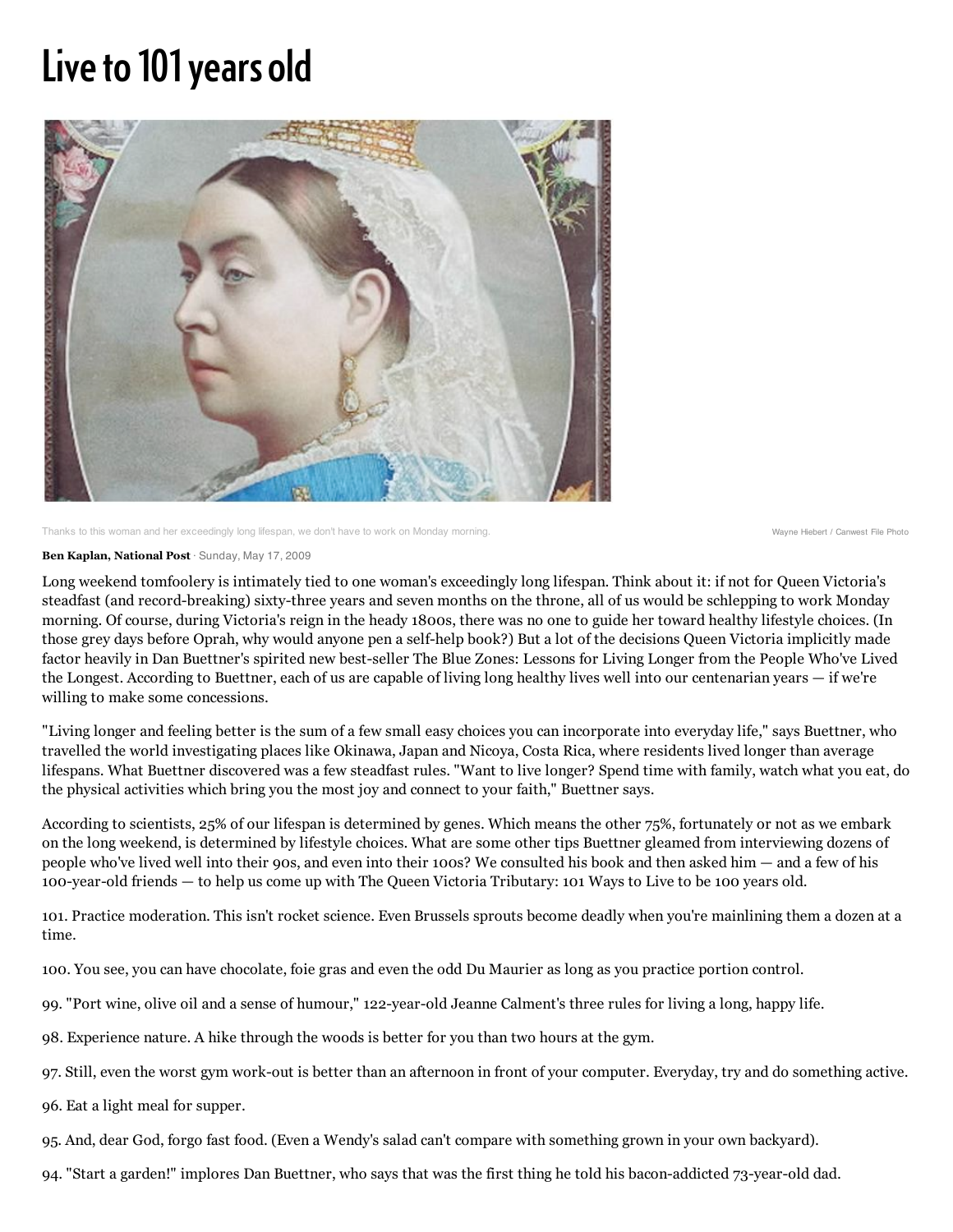93. A garden not only provides fresh, organic vegetables, but it also gives us a purpose. Through weeding, watering and watching something develop, we have something healthy to look forward to.

92. Having a purpose in life is a proven link to living longer. What's the most likely demographic to live past 100? Women who've had children after 40.

91. Not that we're particularly suggesting all women over 40 should go out and have kids.

90. That said, sexual intercourse is a terrific exercise.

89. A lean, plant-based diet accented with meat is much healthier than the typical North American diet. Eat your veggies.

88. Okinawa, Japan has the greatest concentration of healthy centenarians. What is 104-year-old Ushi Okushima's tips for a long, happy life? "Stop worrying about getting something in your future and worrying about what you missed in your past," she says in The Blue Zones. "Living in the present, more than anything, keeps you young."

87. Okushima also says to celebrate your elders. Remember, Father's Day is coming up!

86. Choose fish over red meat. Most of the healthiest diets eschew meat altogether, but we'll just recommend upping your fish protein intake and lowering your beef and pork.

85. Especially salmon.

84. We know it isn't easy. Buettner says bacon is the one thing his father won't quit.

83. Associate with like-minded people. If you hang out all day at buffets with alcoholic chain-smoking food addicts, odds are you won't be walking thirty minutes a day.

82. Get your flavonoids. Found in red wine, brightly coloured fruits and vegetables and dark chocolate, this secondary plant metabolite reduces rates of cancer and heart disease.

81. Eat soy. It's found in edamame and tofu, and it's painless.

80. "I grew up on a farm in Alberta and never much cared to drink the secretions of cow," says Dr. Ellsworth Wareham. We always thought a glass of milk was healthy, but Dr. Wareham is 94 years old and, when we spoke to him, he'd just completed eight hours of cardiac surgery. As the surgeon.

79. Take in a healthy dose of vitamin D from the sun.

78. And what of Canadians, people in Saskatchewan and Manitoba who have just come through one of the coldest winters in years? Think SAD lamps. Available at orientationsnova.com, a Canadian company doing innovative work with seasonal affective disorder and light therapy for the past eight years.

77. Don't be so paranoid about carbs. In Sardinia, Italy, one of Buettner's designated Blue Zones, the shepherds mostly ate bread.

76. They also have cheese. Which, as any Frenchwoman will tell you, can be the elixir of life.

75. "None of us know how to live a long life, it wouldn't be fair if we did," says Marge Jenner, 105, from her home in Loma Linda, Calif. "My granddaughter goes out of her way to make me happy. Sometimes I feel guilty for taking up her time. She should live a really long life."

74. Marge Jenner has been a vegetarian for the past 60 years and when you get her on the phone, it's hard to ask her too many questions because she spends most of the conversation asking about you. "All I can say is thanks God for all he's given me," Jenner says. "I just got over hip surgery and look forward to taking my walk."

73. "You want to know my big secret for living a long life?" she asks. "Not hurrying. You young folks hurry too much these days."

72. Family may be the other big secret for living a long life. 95% of the people in Sardinia who lived to be more than 100 had a daughter or granddaughter caring for them.

71. The fatty acids in goat milk helps prevent atherosclerosis and Alzheimer's disease.

70. Goat's milk also contains 13% more calcium, 25% more vitamin B, 47% more vitamin A and 134% more potassium than cow's milk. It's also good in soup.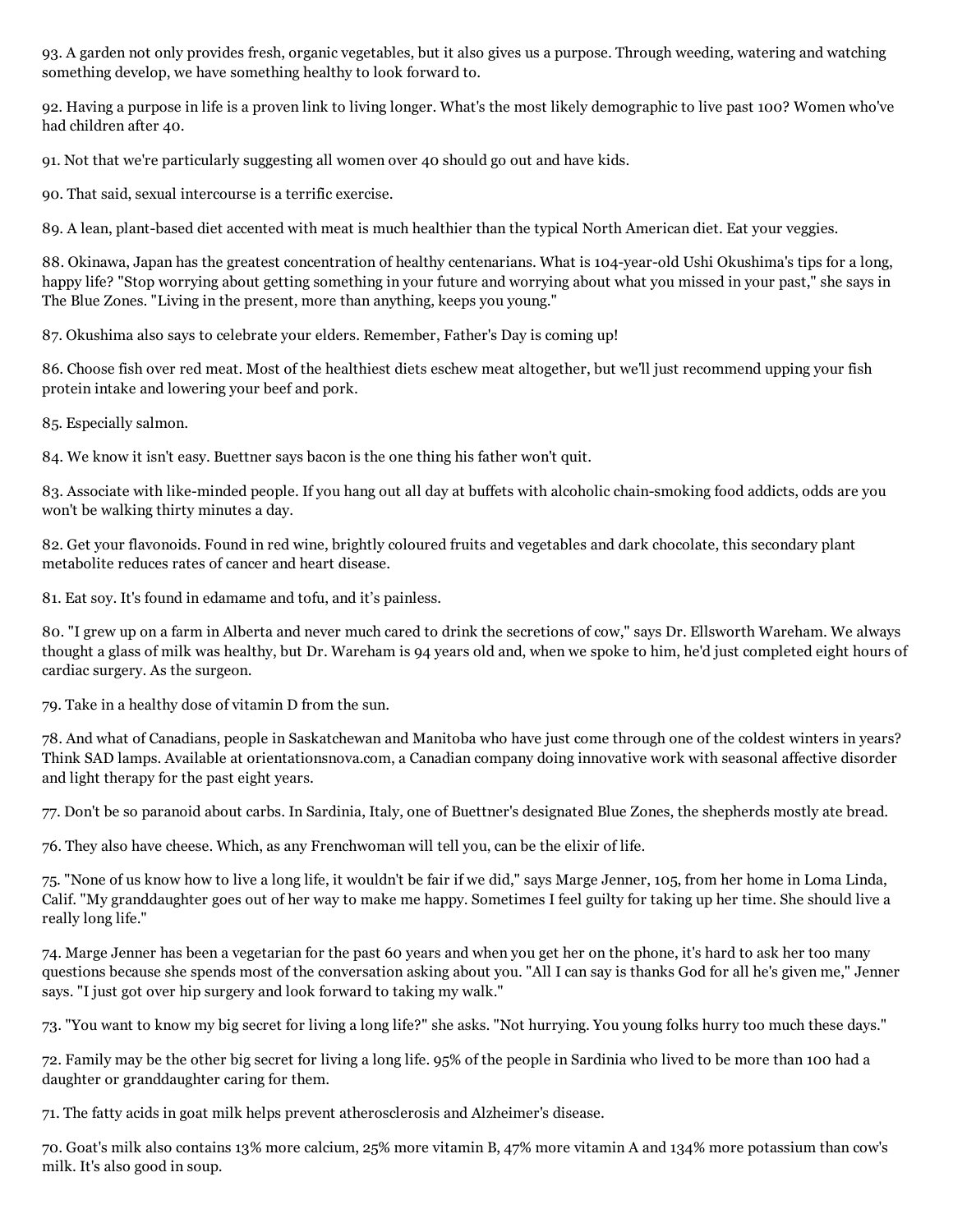69. Still, go easy on the salt. It contributes to high blood pressure and weakens arteries.

68. Go see a doctor. "As the Chinese say, you can't treat a disease until you put a name on it," says Buettner. "Get yourself checked out so you know where you stand."

67. Since Buettner has been so helpful to us, we'll also plug his website, bluezones.com. On the site, there's a checklist for measuring your estimated life span. If smoking knocks off six years of your life, walking everyday can add another two years. All sorts of handy algorithms are available on the site.

66. "Eat until you are 80% full." This just plum makes sense.

65. Make your house less mechanically inclined.

64. This means manually opening your garage door, shovelling your driveway and whisking the flour in your cakes. Even the six calories you'll burn opening a can of tuna helps.

63. Leave the car at home.

62. Cut down on stress. Remember that line from Alice in Wonderland? "The hurrier I go the behinder I get." Think about that. Because it's true.

61. Friendships, like wine, also relieve stress. It's healthy to vent.

60. Turmeric, found in spicy curries and mustard, has antioxidants that are an easy defense against inflammatory ailments.

- 59. Follow a sports team. It's nice to have something to cheer for.
- 58. Just as long as that "something" isn't the Maple Leafs. People die over broken hearts.
- 57. Eat nuts -- a simple way to add at least three years to your life expectancy.

56. And no, it doesn't matter what kind of nuts you eat. They help cut down the risk of heart disease.

55. Don't forget about vitamin S -- a smile. And not only because a happier person experiences less stress but, according to Buettner, a person's likability makes a huge difference in not only the help you'll receive in the health care system, but also from family and friends. Think of being nice to people as a cheap insurance policy.

54. How does a person become "nice"? "Remember names, ask questions of people rather than droning on about your life and don't complain," Buettner says. "If you're generous, you'll be well-liked. There are measurable returns that come from friendships with regards to good health."

53. Be positive. When you get down, remember: a super-centenarian is a person aged 110 and over. Their numbers have climbed since the 80s. Odds are, you're going to be here awhile. May as well enjoy.

52. Which basically means, "embrace your ikigai," as they say in Japan. "Ikigai" is your reason to get up every morning.

51. And everyone should drink water. Men who drink five or six glasses a day are 70% less likely to suffer fatal heart attacks.

50. Reduce the noise around you. And this doesn't just mean lowering the volume on your TV. Simplify everything.

49. Organic wheat grass has been known to work wonders.

48. And gluten-free foods, like the kind found on the Canadian Celiac Association website, celiac.ca, are much healthier than the stuff you find at the grocery store.

47. By all means, maintain social connections. Queen Victoria began her decline after the death of her husband. Who knows? The long weekend could have stretched out through Wednesday had he lasted a few more years.

46. Please stop smoking. Tobacco-related ailments remain the most preventable causes of death and disease in North America.

45. "My mantra is do what you enjoy," Buetnner says. "If you're not liking something, whether it's your workout or your gluten-free diet, 98% of people won't keep something up. Find the things that adhere to you."

44. Like gardening. Both Marge Jenner and Dan Buettner spoke so effusively about the power of having a green thumb, that we hereby abdicate every National Post reader maintains some kind of green space. It pays dividends.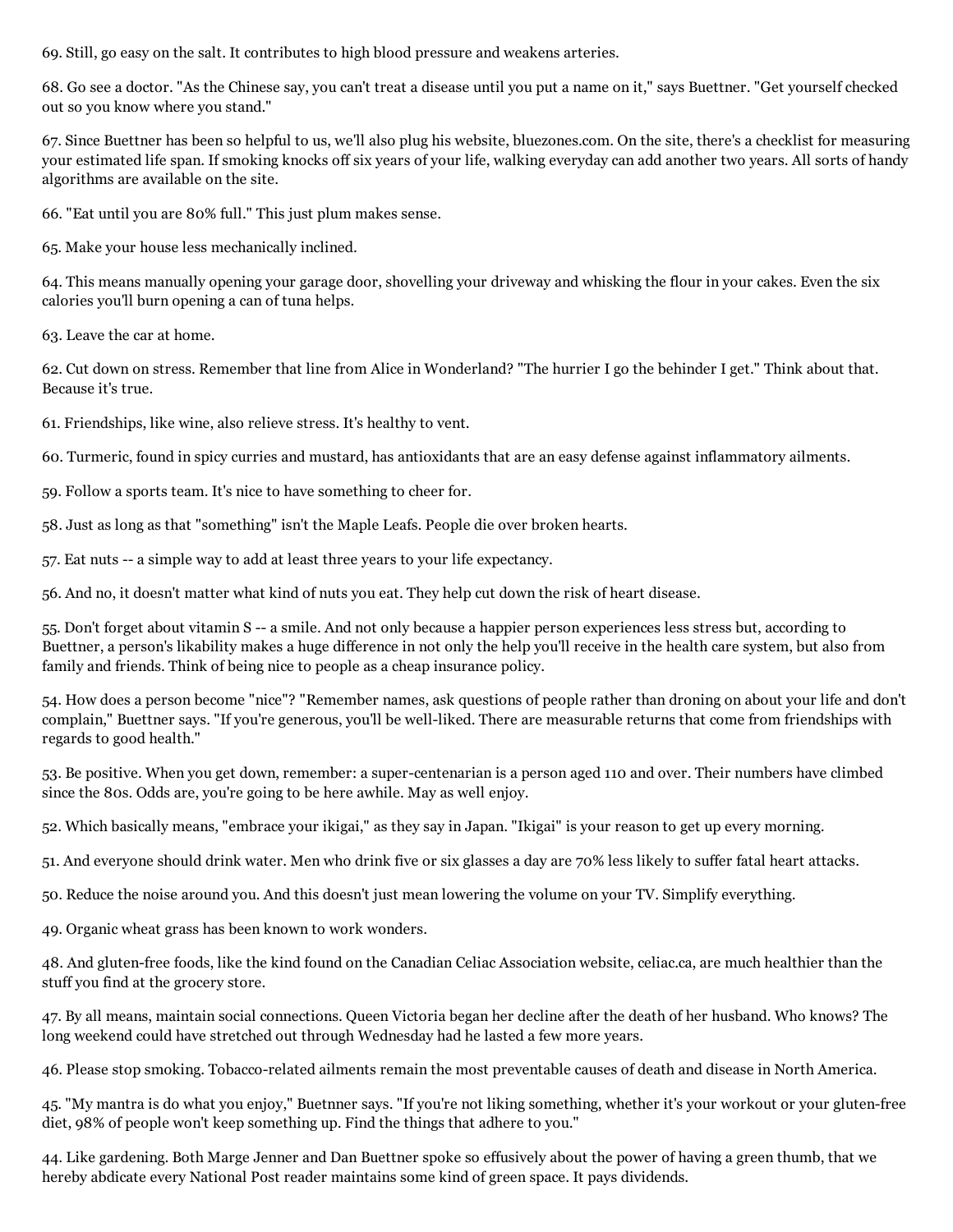43. Don't be afraid of mugwort. It may sound like something out of Harry Potter, but this wild weed used to flavour teas has proven medicinal effects.

42. Volunteer. Because it's not only how long we live, but what the life we live is actually like. Give something back. You will grow.

41. Dr. Ellsworth Wareham is truly inspirational. He recently relaid his backyard fence. "I think it's important for me to keep active," he says. "People say, 'I don't drive at night.' Well, I drive over 2,000 miles a month on Southern California freeways, much of it at night. It keeps me alert." Again, Dr. Wareham is a heart surgeon. The 94-year-old drives home after operating on the hearts of younger men.

40. Mental acuity is closely tied to physical health. Whether it's online Scrabble or Sudoku, keep the tools sharp.

39. One centenarian in Costa Rica suggests reciting a few stanzas of poetry every night. From memory, she can recite a six-minute Pablo Neruda poem.

38. Breakfast should be your day's largest meal, then lunch, and then dinner. Portion-size should decrease through the course of the day.

37. In Nicoya, Costa Rica, the average 60-year-old has twice the chance of reaching 90 than people in Canada, France or even Japan. Luis Rosero-Bixby has studied their population. "The people here have very liberal attitudes toward sex," Rosero-Bixby says in The Blue Zones. "They tend to have many sexual partners throughout life."

36. They also eat three times as many limes.

35. Sleep tightly. Sleep is what keeps the immune system functioning. Adults need between seven and nine hours a night.

34. "Moderate drinkers outlive teetotallers," says Buettner. "You guys have a long weekend in Canada? You should drink!"

33. "Moderately," Buettner adds.

32. Everyone knows oranges have high vitamin C content. But did you know they also prevent heart disease, cancer and strokes?

31. But you have to eat them, not drink 'em.

30. If you're going to take vitamins, find something with calcium. The heart is a muscle, and calcium makes our muscles strong. It also helps with bone strength. Hip fractures are one of the leading causes of death amongst seniors.

29. Dedicate yourself to something for five weeks and the practice becomes a habit. Start living healthier now, and you're odds of living longer will have increased by Father's Day.

28. Introduce balancing exercises into your workouts. (One in every three adults over 65 experiences a fall each year). It's never to early to train. And it can be as easy as standing on one foot every day.

27. Yoga also helps improve balance.

26. Not to mention that joining a yoga studio, cycling club or gym will also increase your social network.

25. Take care of your teeth. They're one of the most important parts of your digestive system and can easily be maintained with regular brushing, flossing and trips to the dentist.

24. Also, eat sardines. They're loaded with omega 3 fatty acids and offer high levels of Coenzyme Q10, which is a powerful antioxidant known to promote a strong immune system.

23. Choose healthy hobbies. Even two hours of bowling can burn 490-calories -- and two hours of dancing burns more than that!

22. Your goal should be to get in the habit of at least 30 minutes of exercise at least five times a week. And exercise does include walking.

21. Losing 10% of body weight will lower blood pressure and cholesterol, thus reducing the risk of heart disease. Have we mentioned how important it is to practice portion control?

20. Also, put a scale in your bathroom. One study showed that women who weighed themselves daily lost an average of 12-pounds a year.